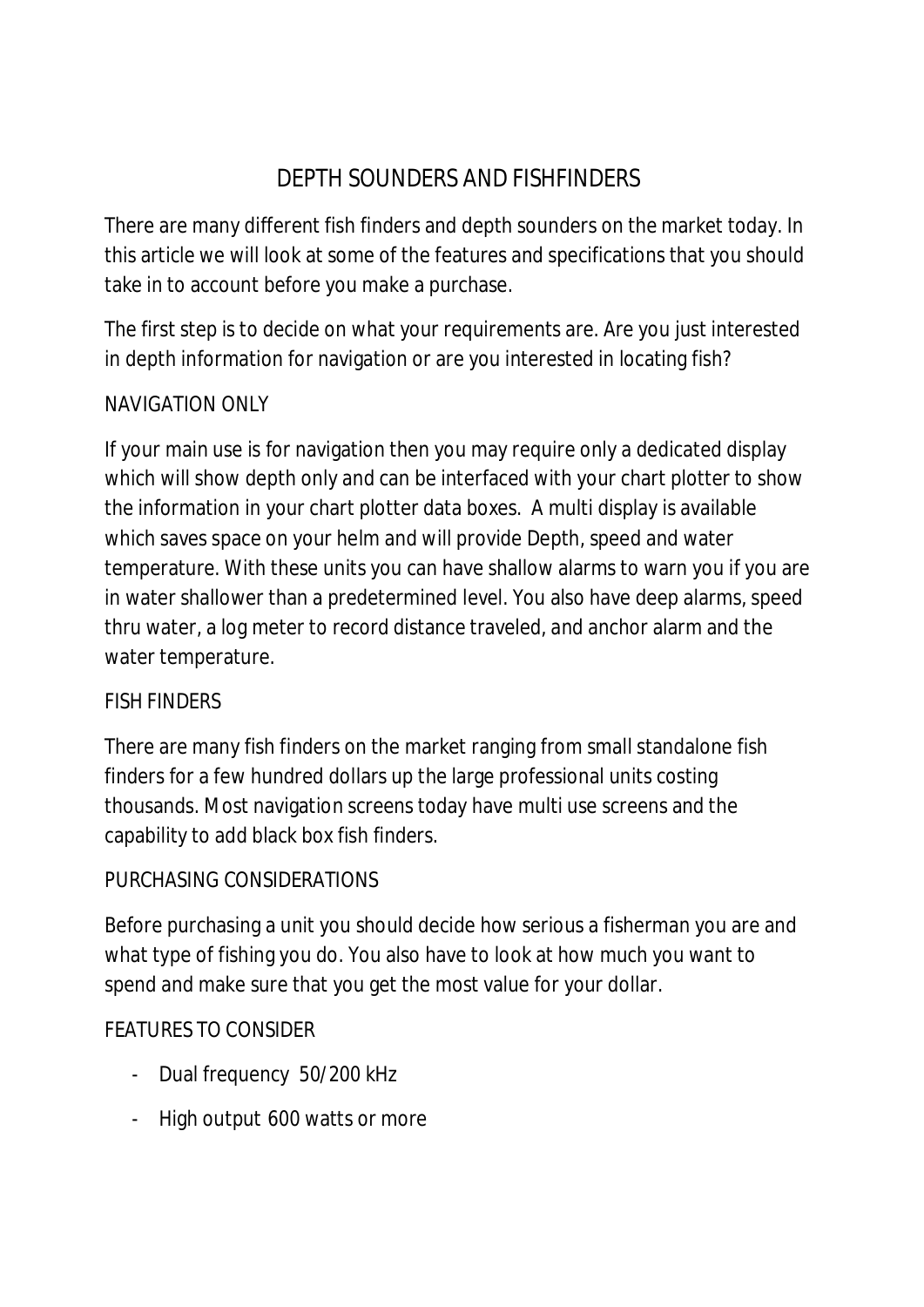- Split screen so you can use both 50kHz and 200Khz at the same time
- Interference rejection to eliminate problems from other depth sounders.
- Sunlight viewable Screens
- Digital Signal Processing to filter out unnecessary info for best picture of targets

## TRANSDUCERS

There are many displays with many features but the transducer is the most important part of the fish finder.

## HOW IT WORKS

The transducer contains a piezoceramic disc called and element. When a voltage is applied to this element it vibrates rapidly creating acoustic energy or sound waves. These waves travel out in a cone shape. They will strike a target such as a fish or bottom and then travel back to the transducer. By measuring the time from when the sound wave was generated until the return echo is received the fish finder can determine the depth to the target. The strength of the return echo can determine the size and density of the target. This will now create the picture on our display showing the bottom, baitfish fish or other objects.

# Frequency

Frequency is the number of sound waves produced by the transducer per second. Normally we have 50/200 kHz transducers. This means that at 50 kHz the transducer element vibrates at 50,000 cycles per second or sends 50,000 individual sound waves. At 200,000 then it sends 4 times as many.

#### Beam width

The sound waves are transmitted in a cone shaped pattern. At 200 kHz the beam width is narrow and this delivers more energy on targets and gives the best definition of the targets on the display.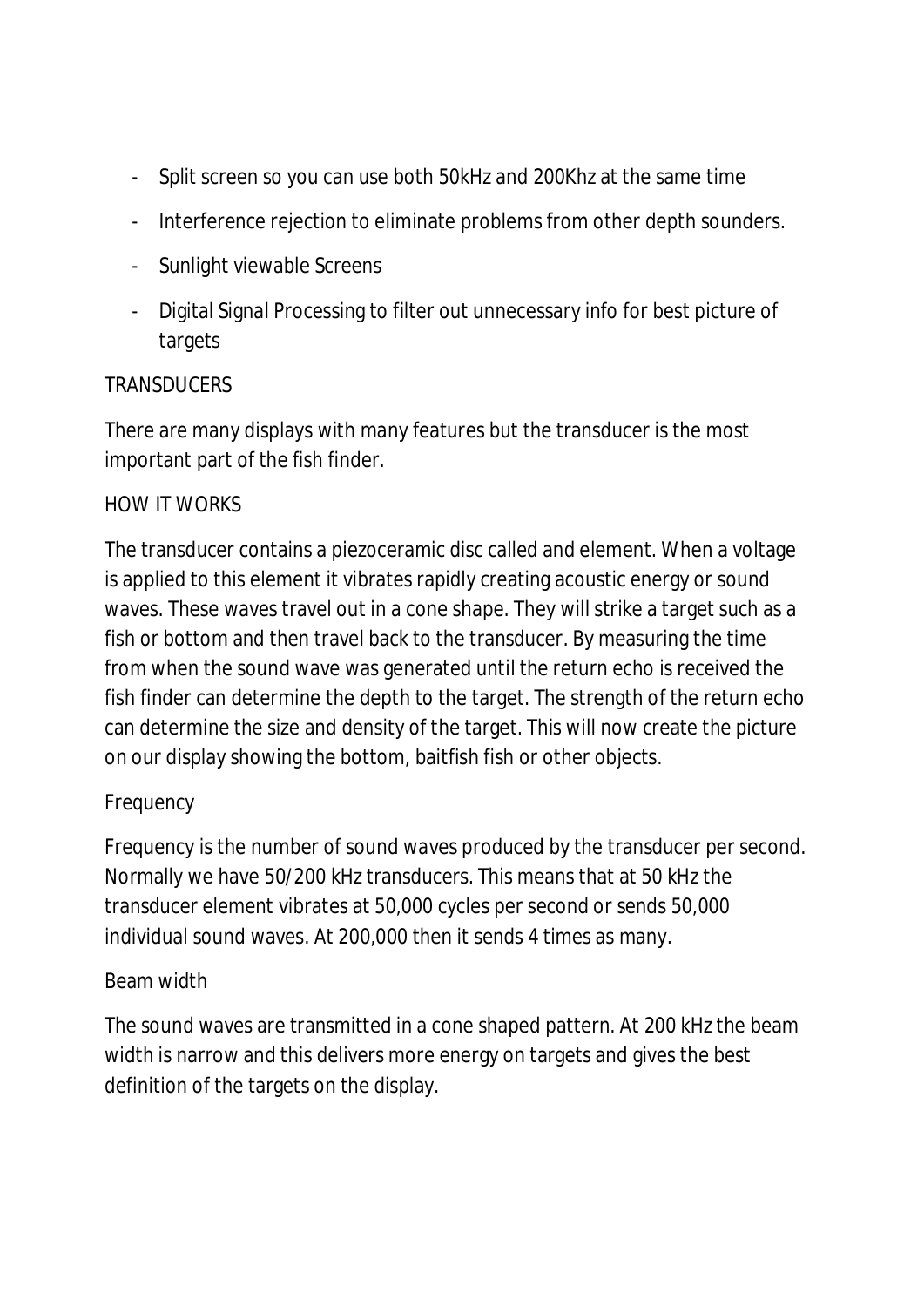At 50 kHz the beam width is wider and allows you to see deeper in the water.

#### SELECTING TRANSDUCERS

## Standard Transducers

The standard transducer is normally a 50/200 kHz dual frequency containing one element. These are effective and inexpensive. The quality of the ceramic has a lot to do with performance.

## Performance Transducers

You can greatly improve the performance of you fish finder by matching your unit with a high performance transducer. These units use an array of 50 kHz elements with a large 200 kHz element. This allows a tighter pattern on the 50 kHz and great target resolution on the screen. These transducers are much larger and require high performance fairing blocks. The transducers are usually 1000 to 2000 watts. Connecting one of the 1000 watt transducers to a 600 watt fish finder display will greatly enhance its display.

#### Broadband Technology

Airmar a high end transducer manufacture has produced a broadband technology transducer in the 200 kHz frequency. This transducer produces amazing results. It takes a lower voltage to drive the transducer. It is excellent for showing fish targets and will show fish one inch off the bottom. It is also excellent in shallow water and gives great resolution at all ranges.

#### Smart Transducers

Airmar also make a smart transducer with all the processing in the transducer. It will output NMEA 183 or NMEA2000 These transducers are a multi speed/depth/temp. They can be connected to any unit that is NMEA 183 or 2000 ready.

# TRANSDUCER MOUNTING S